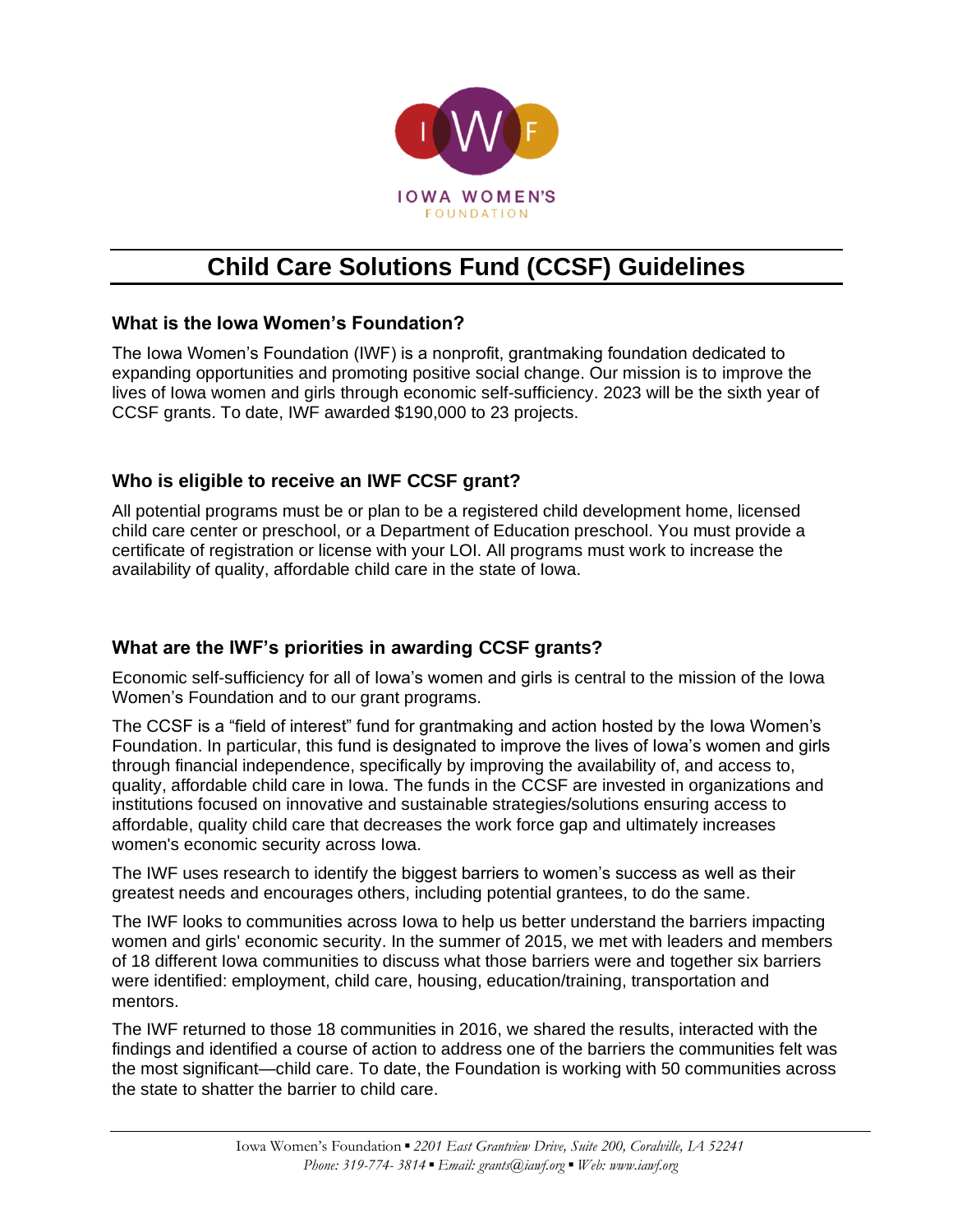#### **Instructions for submitting a Letter Of Interest (LOI) for a CCSF grant from the Iowa Women's Foundation**

The IWF has partnered with the Community Foundation of Johnson County to provide an electronic Letter of Interest (LOI) that is easily accessible and more user-friendly. The LOI is available through the application link on the IWF website: [https://iawf.org/child-care-solutions](https://iawf.org/child-care-solutions-fund/)[fund/](https://iawf.org/child-care-solutions-fund/)

Please review the Eligibility Requirements before starting an LOI, and have a copy of your registration/licensure ready to upload.

#### **Accessing the LOI Form**

The first time you use this online application program, you MUST create an account. Once your account has been established you will not have to create an account going forward. You will have the ability to update information in your account. You will create your own login and password specific to you. Make sure you jot this down for future reference.

 $\leftarrow$   $\rightarrow$  C' a grantinterface.com/Process/Apply  $\begin{tabular}{ccccc} $\triangle$ & $\triangle$ & $\blacksquare$ & $\mathbb{O}$ & $\mathbb{O}$ & $\mathbb{O}$ & $\mathbb{O}$ \\ \hline $\mathbb{O}$ & $\uparrow$ & $\mathbb{O}$ & $\mathbb{O}$ & $\mathbb{O}$ & $\mathbb{O}$ & $\mathbb{O}$ & $\mathbb{O}$ \\ \end{tabular}$  $\frac{24}{24}$  Test Test  $\star$  $\mathbf{X}$ Community Foundation **Apply** Q | Quick Search  $\mathbf{x}$ **Collaborate Feature** The Collaborate button allows applicants to work together on a single request. Mideo Tutorial ate can be used by applicants to add a new user to their organization without having to contact a site Administrator. This video tutorial covers how an applicant can use this feature to do Iowa Women's Foundation Building Child Care Solutions 2022 Grants Accepting Submissions from 06/20/2022 to 10/01/2022 This is a grant program of the Iowa Women's Foundation. The Building Community Child Care Solutions Fund (BCCCSF) focuses on strategies to increase women's economic security by decreasing the workforce gap through access to quality, affordable child care. The process operates on a different timeline and structure than IWF's Core Grants Program, and various stakeholders, partners, and experts in child care in and around lowa will make decisions regarding awards.  $\bullet$  Preview Iowa Women's Foundation Core Grants 2022-2023 No longer accepting submissions after 04/29/2022 ing the lives of lowa's women and girls by shattering the barriers to their economic self-sufficiency drives the work of the lowa Women's Foundation. Core Grants are used to address the barriers of employ<br>are, housing, edu In celebration of 25 years of Grantmaking, the IWF will be awarding 6 - \$25,000 grants in 2023, one \$25,000 grant for each of the barriers to women's economic success. Awards are for the 2023 calendar year and will be

An image of the beginning of the new application form appears below:

**To get started, select the preview for "Iowa Women's Foundation Building Child Care Solutions 2022 Grants".** This will take you to the LOI where you will be asked for contact information and a series of questions regarding the program you are proposing for funding.

**PLEASE NOTE:** LOIs will be accepted through July 29<sup>th</sup> at 5:00 pm. The date shown here of Oct. 1 is for those that will be moving on to the second stage and are invited to complete a full application with more details and specifics. You will be notified of your status approximately Sept. 1. If you are selected to complete a full application, you will be given access to the application form at that time.

# **ALL LOIs are due July 29th at 5:00 pm!**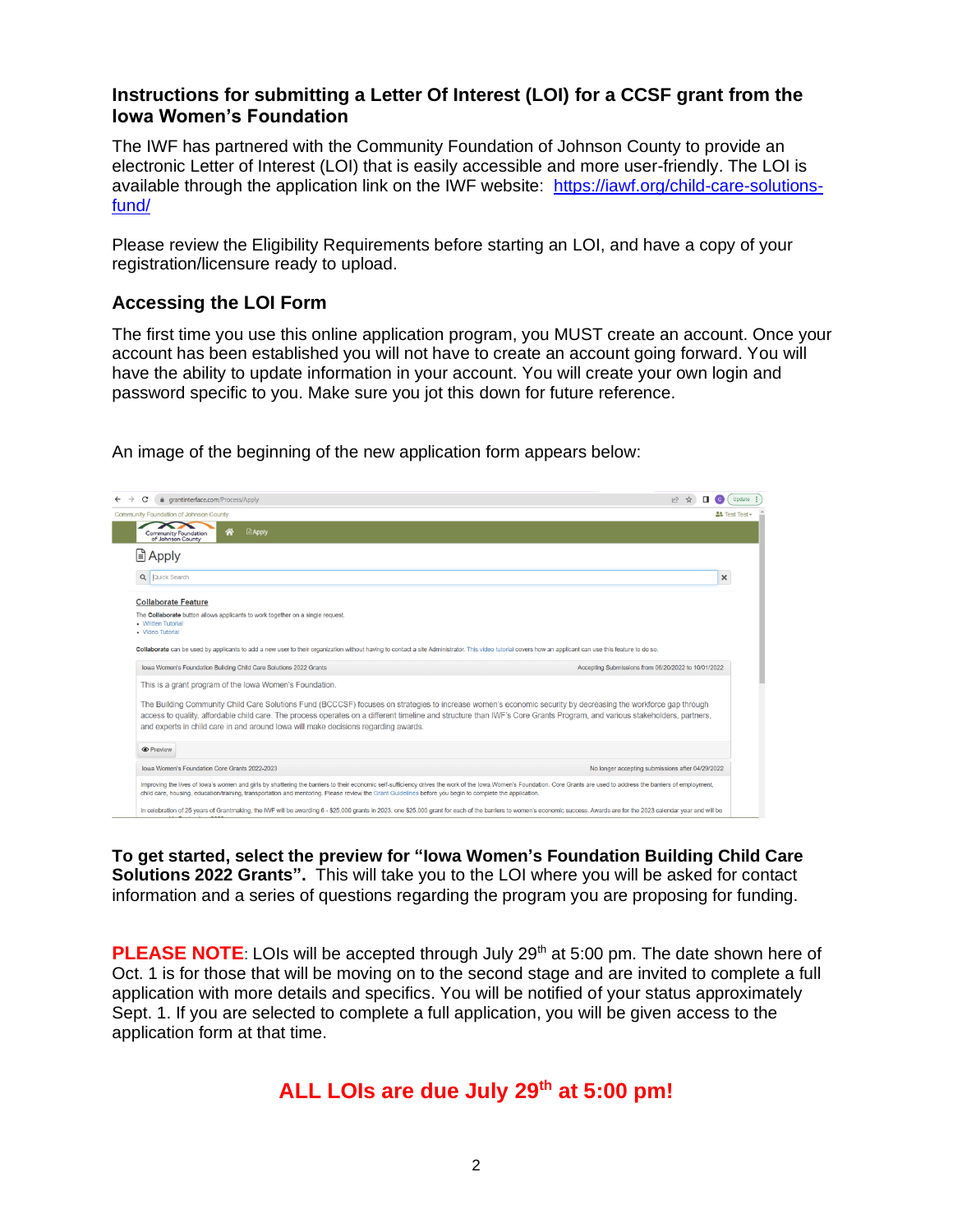# **Technical Tips for completing the application form**

- The character count includes spaces as well as characters.
- A user will be automatically logged out of the online system after 90 minutes of inactivity. The user will receive a warning message at 80 minutes of the pending time out.
- Please remember to regularly save your work. The system will auto save every 20 minutes.
- You may choose to prepare your response in a document outside of the online system (ie: Microsoft Word) and then copy and paste the text into the online form. If you prepare your application in this way, be sure to keep track of character limits. As noted above, character limits include spaces and characters. We recommend that you do not use formatting tools, (available in Microsoft Word) because the formatting will likely not transfer to the response area when pasted into the online system.
- It is advisable to download copies of all submitted forms to your computer.
- If you do not provide an answer for one of the required questions, you will not be able to submit your application.
- Remember to click "Submit Form" when you are finished.
- Once your application has been submitted it is no longer available for editing.

#### **Guidance for Completing Specific Sections of the IWF Grant Application**

Below are the questions that you will be asked to address in your Letter of Interest. Please be brief but concise with your answers. You may not have all the details ironed out just yet, that's ok. Be as thorough as you are able so our reviewers can get a solid idea of your program, how you are filling your specific need, and the funds needed to meet the need.

#### **All proposals MUST show that you are increasing the number of child care spaces to be selected for the next step in the funding process.**

- What is the mission of your organization?
- Clearly state the need for the project you are proposing for funding.
- What are your plans to meet this need?
- Estimated total amount budgeted for the entire project?
- Estimated amount requested from IWF?
- How will the requested funds from IWF be used?

You must upload a copy of your child care registration or license, or documentation noting you are a Department of Education preschool to be eligible.

#### **When is the LOI deadline?**

All LOIs must be submitted no later than 5:00 pm CDT, Friday, July 29, 2022.

#### **Statewide Information Session**

The IWF will host two Statewide Information Sessions on Tuesday, June 28, 2022. One session will be held at 9:00 am and the other will be held at 6:00pm. Please email [ann@iawf.org](mailto:ann@iawf.org) by Monday, June 27 for a zoom link for the session you are planning to attend.